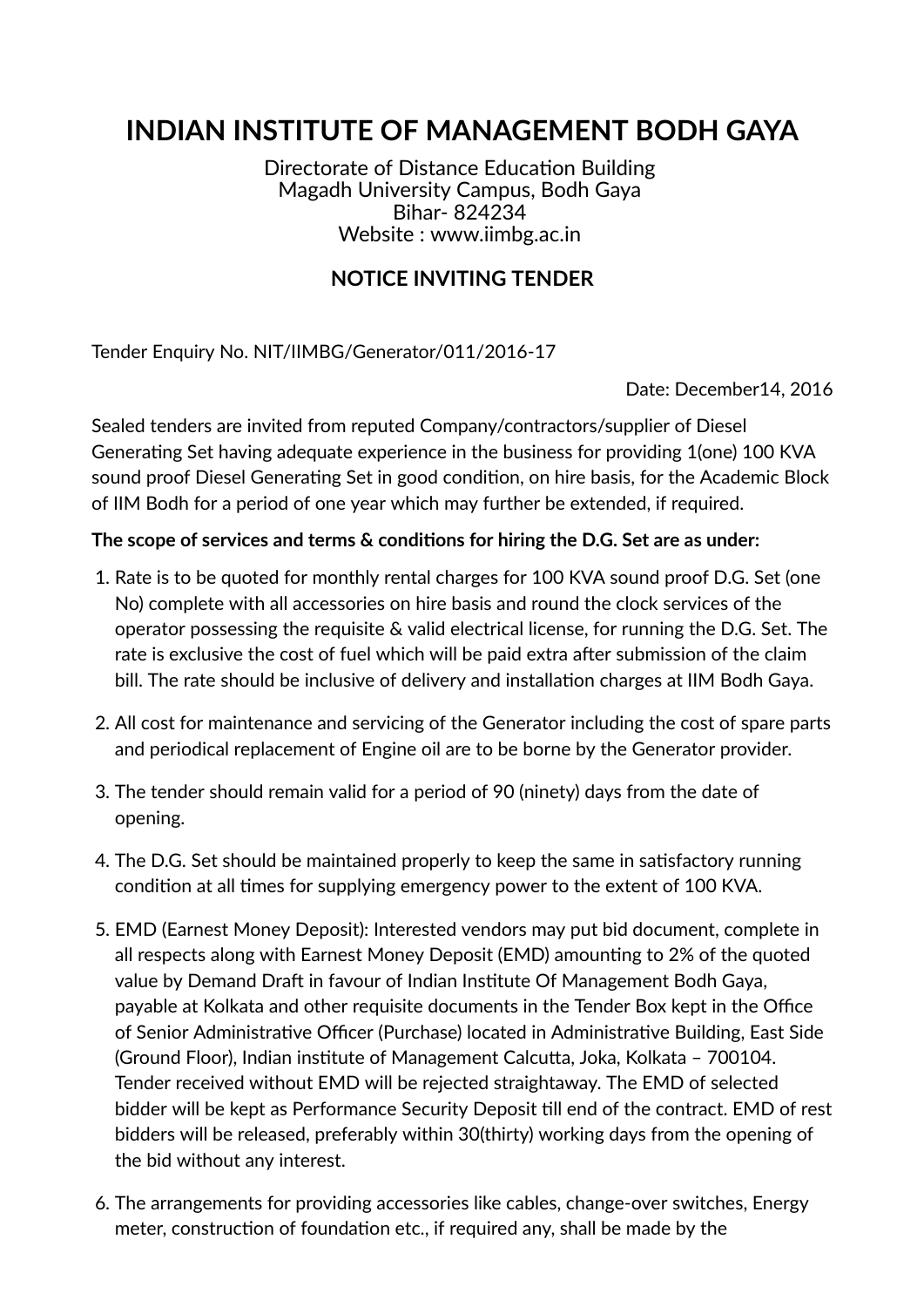supplier/contractor.

- 7. The charges for transportation, loading & unloading of the D.G. Set for installation of the same at Indian Institute of Management Bodh Gaya premises, as identified by the Indian Institute of Management Bodh Gaya, will be borne by the supplier/contractor.
- 8. The successful bidder should be in a position to install and commission the D.G. Set at Indian Institute of Management Bodh Gaya premises within 14 (fourteen) days from the date of issuance of work order.
- 9. The Contract will remain in force initially for a period of one year from the date of satisfactory commissioning of the D.G. Set at site. However, the contract is subject to termination at any time if the services are not found satisfactory or for any other reason whatsoever. The Contract may be renewed for further period at mutually agreed rates/charges and keeping other terms & conditions unchanged, depending on satisfactory services rendered by the supplier/contractor and requirement of the Indian Institute of Management Bodh Gaya.
- 10. The deployment of operator for running the generator should comply with the labour legislation Act. and Minimum Wage Act of Govt. of India and Govt. of Bihar.
- 11. The contractor will have to remove the D.G. Set from the Indian Instute of Management

Bodh Gaya premises within 3 (Three) days from the date of termination or closure of the Contract at their own cost. Mending of any damage caused to the Indian Instute of Management Bodh Gaya property during taking the Generator out of the Indian Institute of Management Bodh Gaya premises will be done by the contractor to original finish, at their cost.

- 12. Penalty Clause: In case of delay in installation/any major break-down of the D.G. Set requiring repairing time for more than two hours, an alternative interim arrangement should be made by the supplier/contractor immediately by providing a substitute Generator of identical capacity at no extra cost. For non-functioning of the D.G. Set or in the event of failure on the part of the contractor to provide an alternative interim generator of identical capacity, within two hours or during power failure/load shedding, penalty at double the pro-rata rate will be imposed and deducted from monthly bill for the generator.
- 13. Terms of Payment of the bill: Monthly rental will be paid on the basis of successful running of the DG set during the month.
- 14. Tender containing any condition leading to unknown/indefinite liability, are liable to be summarily rejected.
- 15. Canvassing in connection with tenders is strictly prohibited and the tenders submitted by the suppliers/contractors who resort to canvassing will be liable for rejection.
- 16. All taxes and duties, etc. or any other tax as applicable shall be payable by contractor and the Institute will not entertain any claim whatsoever in this respect. The rate quoted by the contractor should take care of all such taxes  $\&$  duties etc.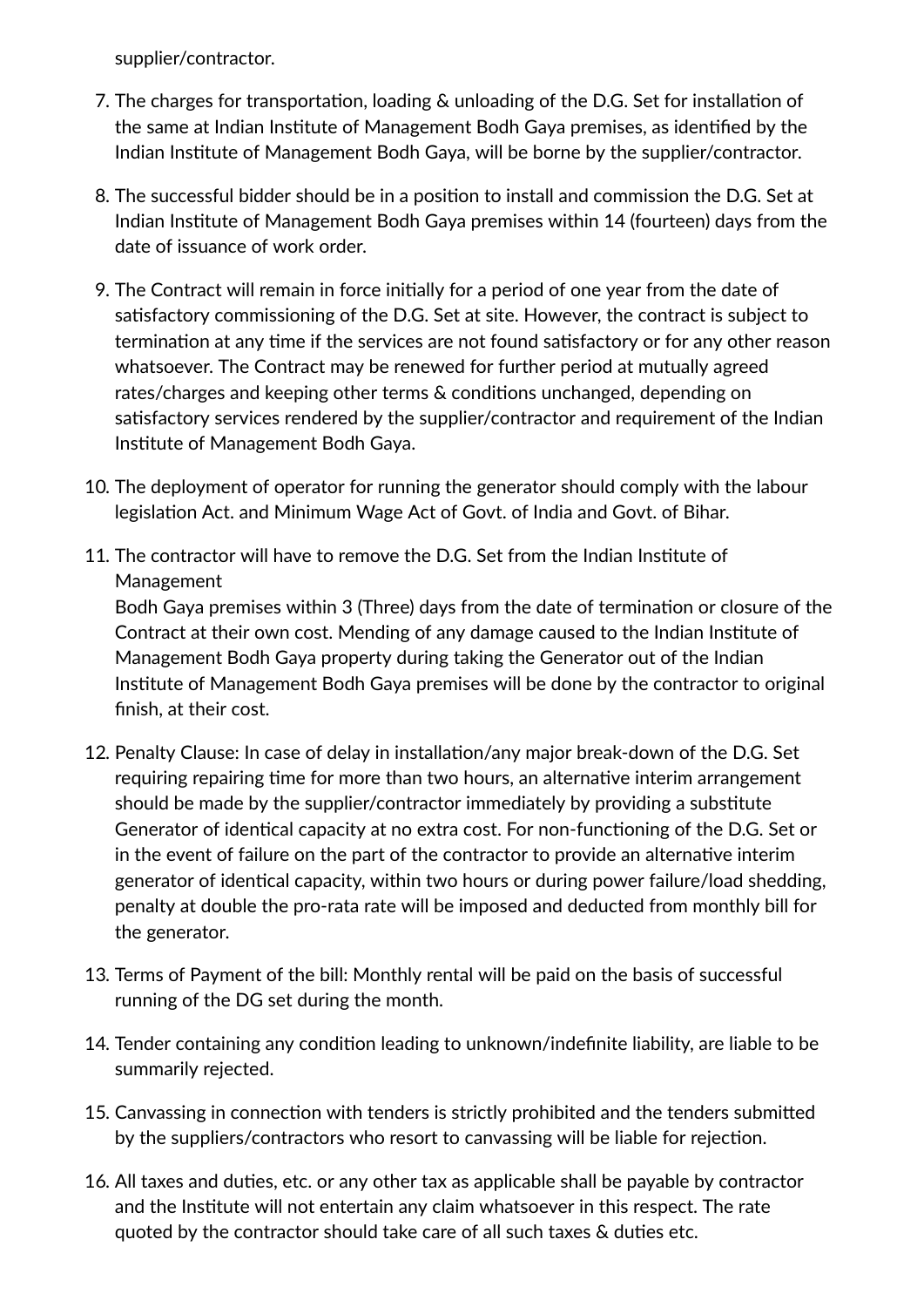17. The Institute reserves the right to reject any or all the tenders without assigning any reason.

### **Tender Process:**

Tender is invited in two parts i.e. (1) Qualifying Bid and (2) Financial Bid. The Tender Form for Qualifying Bid in Proforma prescribed in Annexure-I and the Tender Form for the Financial Bid in Proforma prescribed in Annexure-II complete in all respects should be dropped in the Tender Box in two separate sealed covers addressed to the Senior Administrative Officer (Purchase) located in Administrative Building, East Side (Ground Floor), Indian Institute of Management Calcutta, Joka, Kolkata-700104 along with a Demand Draft of Rs.100/-(Non-refundable) to be drawn in favour of "Indian Institute of Management Bodh Gaya" payable at Kolkata, as cost of Bid Document and the EMD amounting to 2% of the quoted value to be submitted with Qualifying Bid (Annexure- I) by **2.00 p.m. on December 28, 2016.** The Tender will be opened on December 28, at 2-15 P.M. at the office of Senior Administrative Officer (Purchase), IIM Calcutta. The sealed cover may be super- scribed with "Contract for hiring of 1(one) No. 100 KVA sound proof Diesel Generating Set for Indian Institute of Management Bodh Gaya". Incomplete bid documents will be rejected. Late submission of tenders will not be accepted.

Istryce

**Senior AdministrativeOfficer (Purchase),IIM Calcutta & Convener** (Purchase Committee), IIM Bodh Gaya

## **INDIAN INSTITUTE OF MANAGEMENT BODH GAYA**

**Annexure – I**

#### **QUALIFYING BID DOCUMENT**

- 1. Name of the Company / Contractor / Supplier
- 2. Address of the Company / Contractor / Supplier
- 3. Name, Address & Phone No. of the proprietor:
- 4. Electrical License No. (to be attached photocopy of the license)
- 5. The intending parties will have to submit the proof for up to date clearance certificate of Income Tax and Trade License.
- 6. No. of years of experience in providing Generator service.
- 7. PAN No.
- 8. Service Tax Registration No.

#### **DECLARATION**